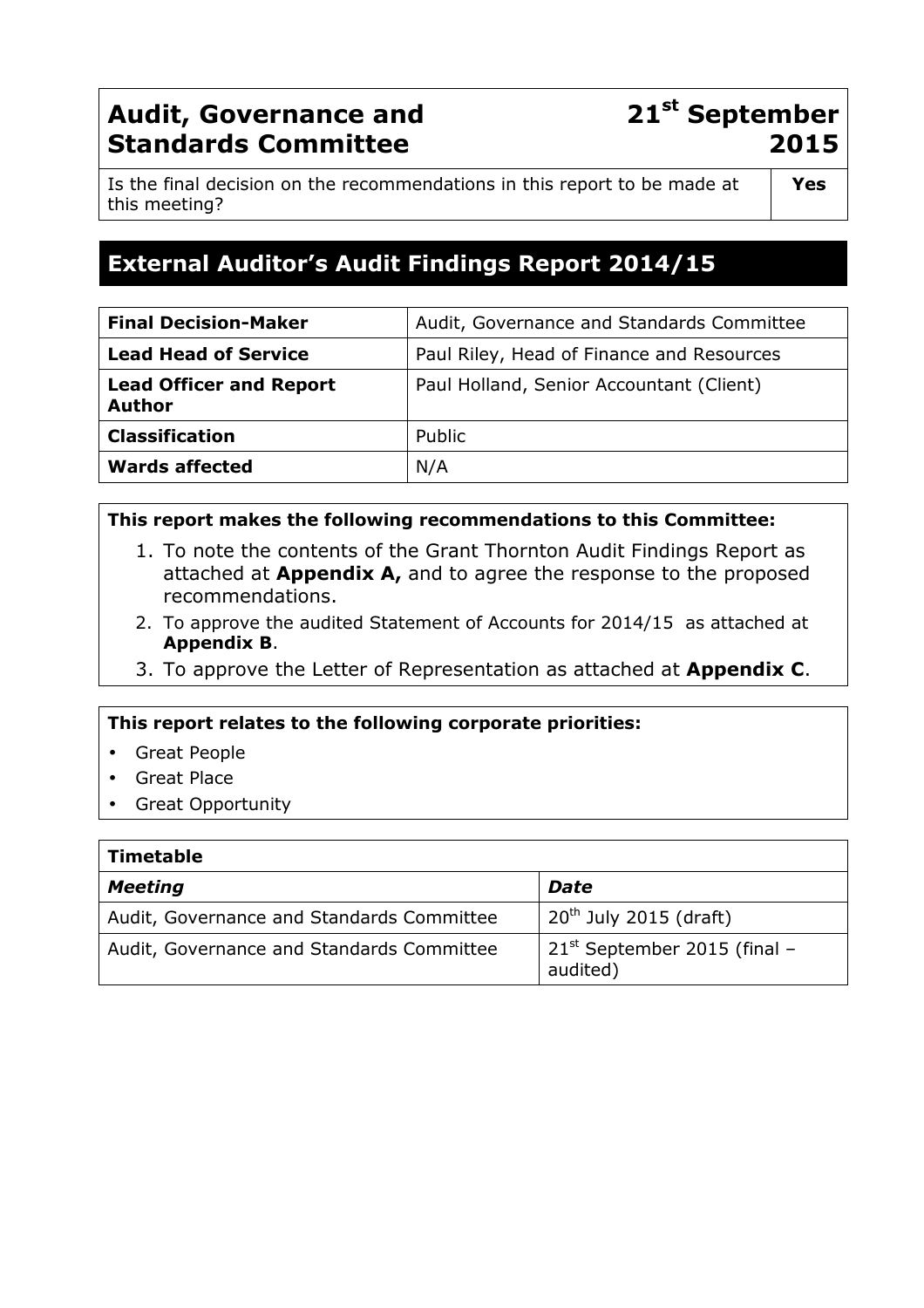#### **1. PURPOSE OF REPORT AND EXECUTIVE SUMMARY**

- 1.1 The amended Accounts & Audit Regulations 2011 require the audited Statement of Accounts (as attached at **Appendix B**) to be approved by the Audit, Governance and Standards Committee by 30<sup>th</sup> September.
- 1.2 The external audit has now been completed, and the Audit Findings Report is attached at **Appendix A**. Representatives from the Council's external auditors, Grant Thornton will also be in attendance to answer any questions relating to this report.
- 1.3 The Committee is also asked to consider and approve the Letter of Representation as attached at **Appendix C**.

### **2. INTRODUCTION AND BACKGROUND**

- 2.1 The un-audited Statement of Accounts was reviewed by the committee at the meeting dated  $20<sup>th</sup>$  July 2015. There was no requirement for it to be submitted at that point, but it was considered to be useful for committee members to receive the draft accounts submitted for audit in advance of formally approving the final version. At that time the external audit was in progress and has now been completed.
- 2.2 Councils are required to advertise the arrangements for the public inspection of the Statement of Accounts and the date for the commencement of the audit. The public are also informed when the audit of accounts is concluded and to have access to copies of the accounts and any auditor's certificate, opinion or report relating to them.
- 2.3 Auditing standards require the external auditor to report the findings of their work to those charged with governance, i.e. the Audit, Governance and Standards Committee. The Audit Findings Report attached at **Appendix A** to this report enables the committee to consider and formally approve the Statement of Accounts with the benefit of this information, and also allows the external auditor to take into account any comments from the committee prior to the issuing of the audit opinion.
- 2.4 This process involves:
	- a) The submission of the Audit Findings Report and the Letter of Representation to the Audit, Governance and Standards Committee.
	- b) Taking into account any comments by the Committee, the issue by the external auditor of the audit opinion.
- 2.5 All of the above issues must be addressed by  $30<sup>th</sup>$  September 2015.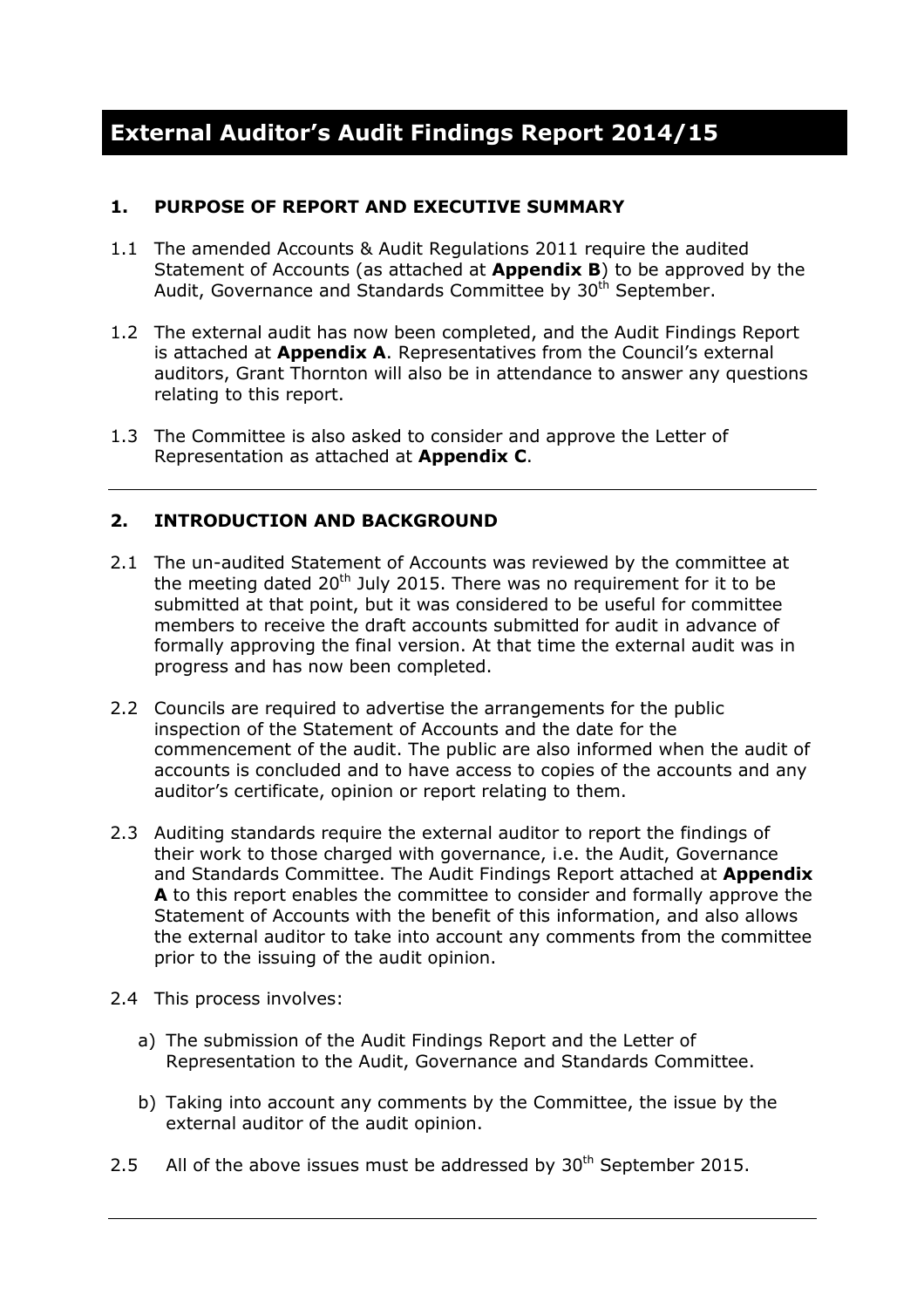### **3. AVAILABLE OPTIONS**

3.1 The formal approval of the Statement of Accounts is a statutory requirement and therefore there are no alternative options.

#### **4. AUDIT FINDINGS REPORT**

- 4.1 Grant Thornton have been appointed as the Council's independent external auditors by the Audit Commission. Following the closure of the Audit Commission in March 2015, this contract is now being overseen by Public Sector Audit Appointments Limited.
- 4.2 Their Audit Findings Report is attached at **Appendix A**. Representatives from Grant Thornton will be in attendance at the meeting to present the report and answer any questions prior to the committee formally approving the Statement of Accounts.
- 4.3 Amendments arising from the audit have been summarised on pages 13/14 of **Appendix A**. None of the amendments have affected the Council's General Fund balance at  $31<sup>st</sup>$  March 2015. A number of other minor changes have also been made to improve the presentation and clarity of the Statement of Accounts.
- 4.4 The report also includes a review of Value for Money, and concludes that in all significant respects the Council has put in place proper arrangements to secure economy, efficiency and effectiveness in the use of its resources for the year ending  $31<sup>st</sup>$  March 2015.
- 4.5 Within the review the Council's key performance indicators were considered, and an assessment was made against five themes underpinning the two Value for Money criteria specified by the Audit Commission. Overall the council was rated as green across all areas on the Red/Amber/Green scale. As part of this work, three residual risks were identified and rated as Amber. These matters are detailed on page 20 of **Appendix A** and will be revisited as part of the audit planning work for 2015/16.
- 4.6 Three recommendations relating to these risks have been made, and these are shown at page 26 of Appendix A, along with the officers response.
- 4.7 The external auditor intends to issue an unqualified opinion on the 2014/15 Statement of Accounts, and an unqualified Value for Money conclusion.

 $\overline{a_1}$  ,  $\overline{a_2}$  ,  $\overline{a_3}$  ,  $\overline{a_4}$  ,  $\overline{a_5}$  ,  $\overline{a_6}$  ,  $\overline{a_7}$  ,  $\overline{a_8}$  ,  $\overline{a_9}$  ,  $\overline{a_9}$  ,  $\overline{a_9}$  ,  $\overline{a_9}$  ,  $\overline{a_9}$  ,  $\overline{a_9}$  ,  $\overline{a_9}$  ,  $\overline{a_9}$  ,  $\overline{a_9}$  ,

### **5. LETTER OF REPRESENTATION**

5.1 The Letter of Representation attached at **Appendix C** is written from the Council to the external auditor and will be signed by the Head of Finance and Resources.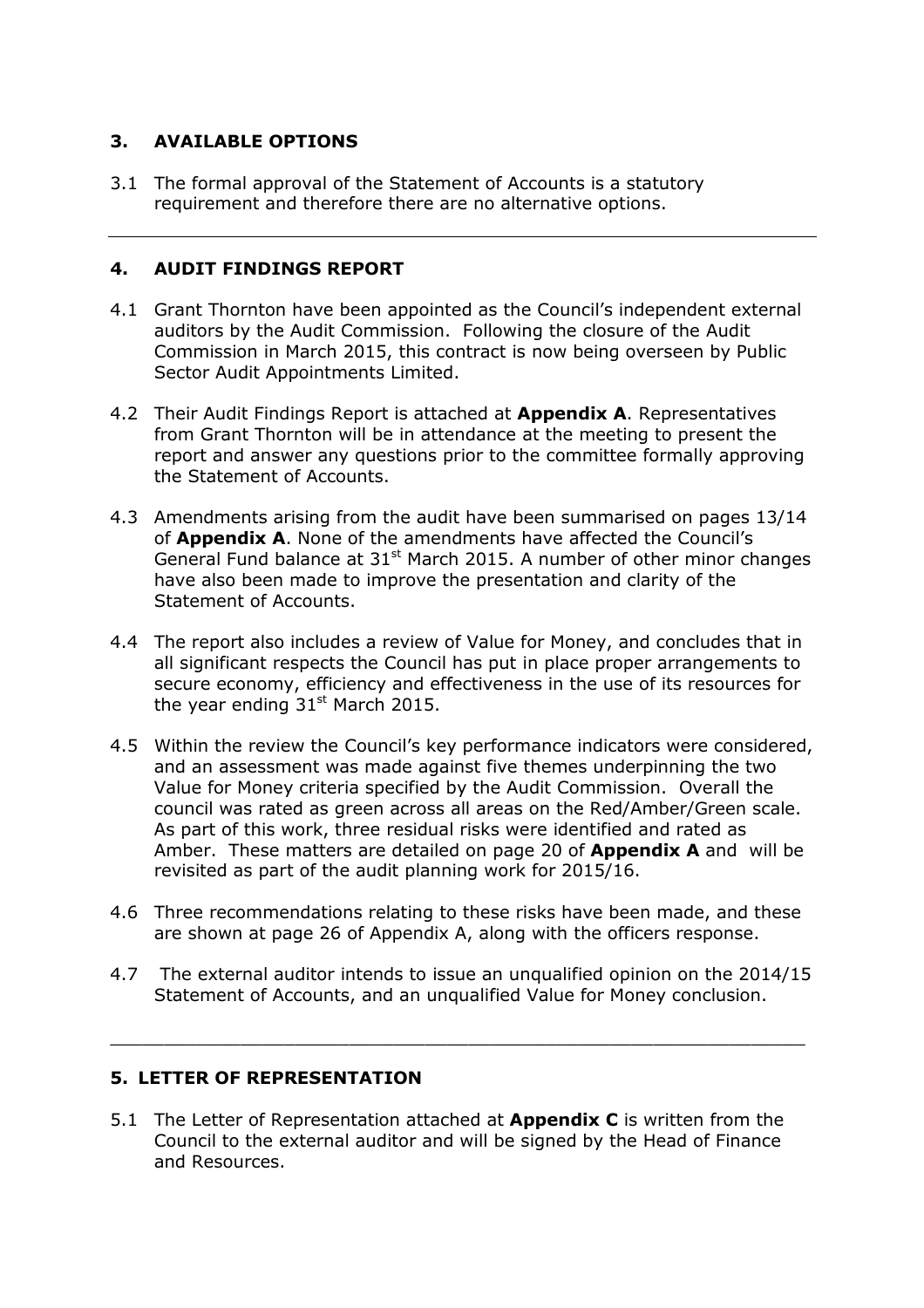- 5.2 This is provided for the purpose of expressing an opinion as to whether the Statement of Accounts gives a true and fair view in accordance with CIPFA/LASAAC Code of Practice on Local Authority Accounting in the United Kingdom 2014/15 and applicable law.
- 5.3 The letter confirms that the Council has fulfilled its responsibilities and provided the external auditor with access to all information of relevance to the financial statements audit including records, documentation and other matters.
- 5.4 The letter also confirms that the Council's financial statements should be prepared on a going concern basis on the grounds that current and future sources of funding or support will be more than adequate for the Council's needs. The appropriateness of this statement is evidenced by the fact that all services have full revenue budget provision for 2015/16 onwards and the capital programme, asset management plan and medium term financial strategy for 2015/16 onwards consider only service efficiencies and growth in corporate or service objectives.

#### **6. NEXT STEPS: COMMUNICATION AND IMPLEMENTATION OF THE DECISION**

6.1 Once the Statement of Accounts has been formally approved it is a statutory requirement that they be published by  $30<sup>th</sup>$  September 2015.

| <b>Issue</b>                                    | <b>Implications</b>                                                                                                                                                                                                                                                  | Sign-off                                 |
|-------------------------------------------------|----------------------------------------------------------------------------------------------------------------------------------------------------------------------------------------------------------------------------------------------------------------------|------------------------------------------|
| <b>Impact on Corporate</b><br><b>Priorities</b> | Production of the annual<br>Statement of Accounts which is<br>free from material or significant<br>error is a key element of the<br>annual external assessment<br>process. It is therefore<br>important that the statement of<br>accounts meets this<br>requirement. | Head of<br>Finance &<br><b>Resources</b> |
| <b>Risk Management</b>                          | The primary risks are that the<br>Council fails to produce its<br>accounts in accordance<br>with the requirements of the<br>Code of Practice or statutory<br>timetable. A risk assessment<br>has been undertaken in order<br>to mitigate this risk.                  | Head of<br>Finance &<br><b>Resources</b> |

## **7. CROSS-CUTTING ISSUES AND IMPLICATIONS**